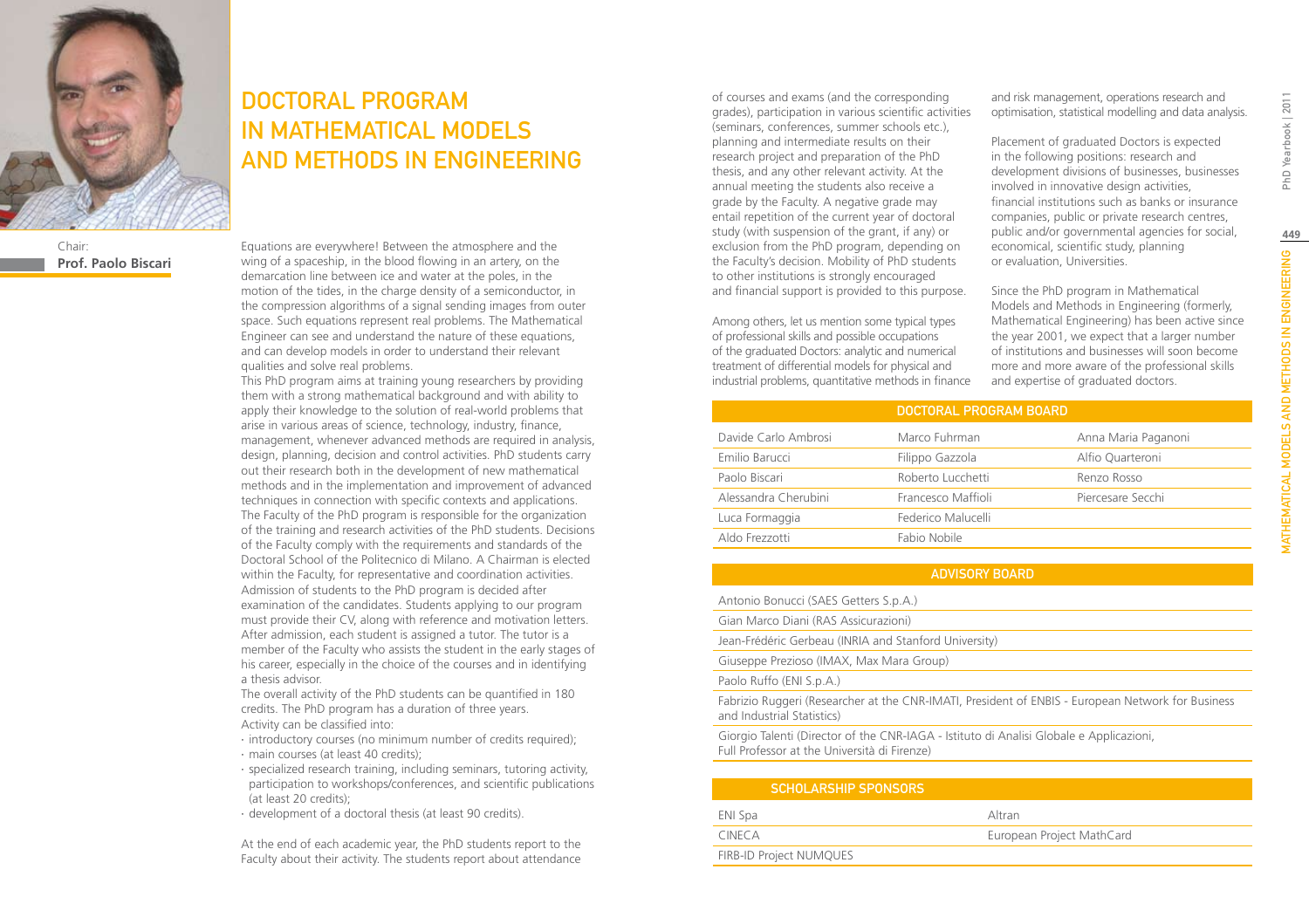## Strain-induced defect in nematic elastomers

#### **Paolo Finotelli**

Nematic elastomers offer a quite interesting and promising example of complex material in which the optical properties of nematic liquid crystals interact with the mechanical degrees of freedom of macroscopic elastic systems such as common rubber. Nematic elastomers may be used in several applications, but above all, they are one of the best material-candidates to constitute artificial muscles. This reveals the importance of studying any energy aspect regarding nematic elastomers both from the mathematical and the physical/chemical approach. This work is concerned with nematic elastomers. We are interested in understanding their possible transitions among two stationary configurations. One exhibits a defect of strength +1 while the other is the so called Cladis-Kl´eman solution, from the name of the two scientists who for the first time described the "escape in the third dimension" or "3-dimensional escape" in nematic liquid crystals. These two different configurations involve different characteristic lengths. We computed how their free energy varies with the strain ratio, defined as the ratio between the radius of the deformed sample of elastomer and the radius of the elastomer in a reference state. Our research work has been focused in the study of disclinations in nematic

elastomers, and more precisely in the analysis of how they can be induced and/or avoided by suitably treating the system in the cross-linking phase or by the application of macroscopic deformations.

We considered a right cylindrical sample, cross-linked with the nematic degrees of freedom, i.e. the average direction along which the molecules point, identified by a unit vector called the director of the phase, and is usually given the symbol **n**. We forced the director to lie along the principal and along the radial axis of the cylinder. The main objective of the Thesis is to ascertain whether the minimized free-energy will be characterized by a disclinations on the cylinder axis, called defect configuration, or will exhibit a 3-dimensional escape in this case we talk about Cladis-Kl´eman configuration. More specifically we identified two Cladis-Kl´eman configurations: the radial-Cladis-Kl´eman configuration and the uniform-Cladis- Kl´eman configuration. The Thesis is organized as follows. *Chapter 1* gives a brief introduction to nematic elastomers. *Chapter 2* is devoted to give a bird's-eye view on liquid

crystals, one of fundamental components of nematic elastomers.

However nematic elastomers do not simply exhibit a simply superposition of liquid crystals

and polymers' properties. On the contrary they show completely new effects that we cannot find elsewhere in Nature. The other components of nematic elastomers are polymers. Polymers are completely different from liquid crystals but are peculiar materials too. *Chapter 3* is dedicated to explain their nature and properties. In particular we focused on nematic liquid crystals elastomers which show very peculiar behaviors. For example, thermal phase transformations give rise to significative spontaneous shape changes. Under some particular conditions they deform completely softly, in the sense that they deform without any application of stress, as true liquids do. The principal responsible of these unique behaviors is the cross-linking among chains to constitute a rubbery network. It is also interesting to note that the most important properties of crosslinked elastomers are established without any information about how chains elongate or flatten spontaneously. In case of more molecular details are needed, a qualitative study on nematic elastomers can be done by adopting a simple model keep into account the characteristic orientational order. We have already emphasized the importance of the director

**n**. A lot of studies and papers on nematic elastomers do not take into account that, during the crosslinking, it is possible to force the director to lie along a particular direction. This has several interesting consequences. In *Chapter 4* we showed the existence of transitions when  $\mathbf{n}_{\text{o}}$ , the director at the time of cross-linking, is directed along the principal axis of the cylindrical sample of nematic elastomer. In *Chapter 5* we analyzed the case of the following general form of director at cross-linking lying along the radial direction, i.e.  $n_0 = e_r$ . Where  $e_r$  is the unit vector of the radial direction in cylindrical coordinates. Once again we showed the existence of transitions even if their features simplification det**L** = 1. are completely different in regards to the ones found in *Chapter 4*. Finally in *Chapter 6* we have summarized and discussed the results we found in this work. In addiction we thought it was useful to write two appendices, *Appendix A* and *Appendix B*, where it has been demonstrated the existence of minimizers in nematic elastomers. Basically the most remarkable result appears to be the identification of a critical value of the strain ratio such that the escaped configuration is always preferred on one side of the critical value, while a defect configuration may or may not occur on the other side, depending on the relative value of the nematic and elastomeric coherence lengths. Such critical

value was determined both when  $A<sup>1</sup>$ We emphasize that generally  $12\,$ in literature the shape tensor at  $10\,$ cross-linking, is considered to 8 be isotropic. This assumption 6 simplifies the calculations a lot.  $\overline{4}$ Differently from this general way  $\boldsymbol{2}$ to operate we assumed to work  $0.05$  0.1 0.15 with an uniaxial, positive definite and symmetric shape tensor **L** =  $\alpha$ **I** +  $\beta$ **n**  $\otimes$  **n** where **n** is **1. A***crit***= 1:4678. I=Def; II=R-CK; III=U-CK**the director while  $\alpha$  and  $\beta$  are two scalar parameters obeying The plot shows that when  $A <$ particular conditions. A*crit* the uniform Cladis-Kl´eman Several nematic elastomers second case configuration is the studies adopt the further

 $n_0 = e_z$  and  $n_0 = e_r$ .

We chose to generalized as much as possible our results, so we dropped this additional constraint. We calculated the optimized values of detL. This is another peculiar- 2 ity of this

Our principal mathematical tool of analysis was to introduce a series of approximations inspired by the Boundary Layer Theory, that allowed us, among the other things, to obtain analytical estimates of both the configurations' details and their

To end up we think it is useful to show, just to give an example,

Let consider the director lying originally along the z-axis, and  $A<sub>z</sub> > 1$  more precisely  $A<sub>z</sub> =$ 

Thesis.

free energy.

1:4678:

one result we got.

preferred configuration, while for  $A > A_{crit}$  then the preferred configuration is either the defect or the radial Cladis-Kl´eman configuration depending on the value of A*crit* and ε/μ. Where e and μ are the characteristic lengths of the Landau-de Gennes and elastomeric potential.

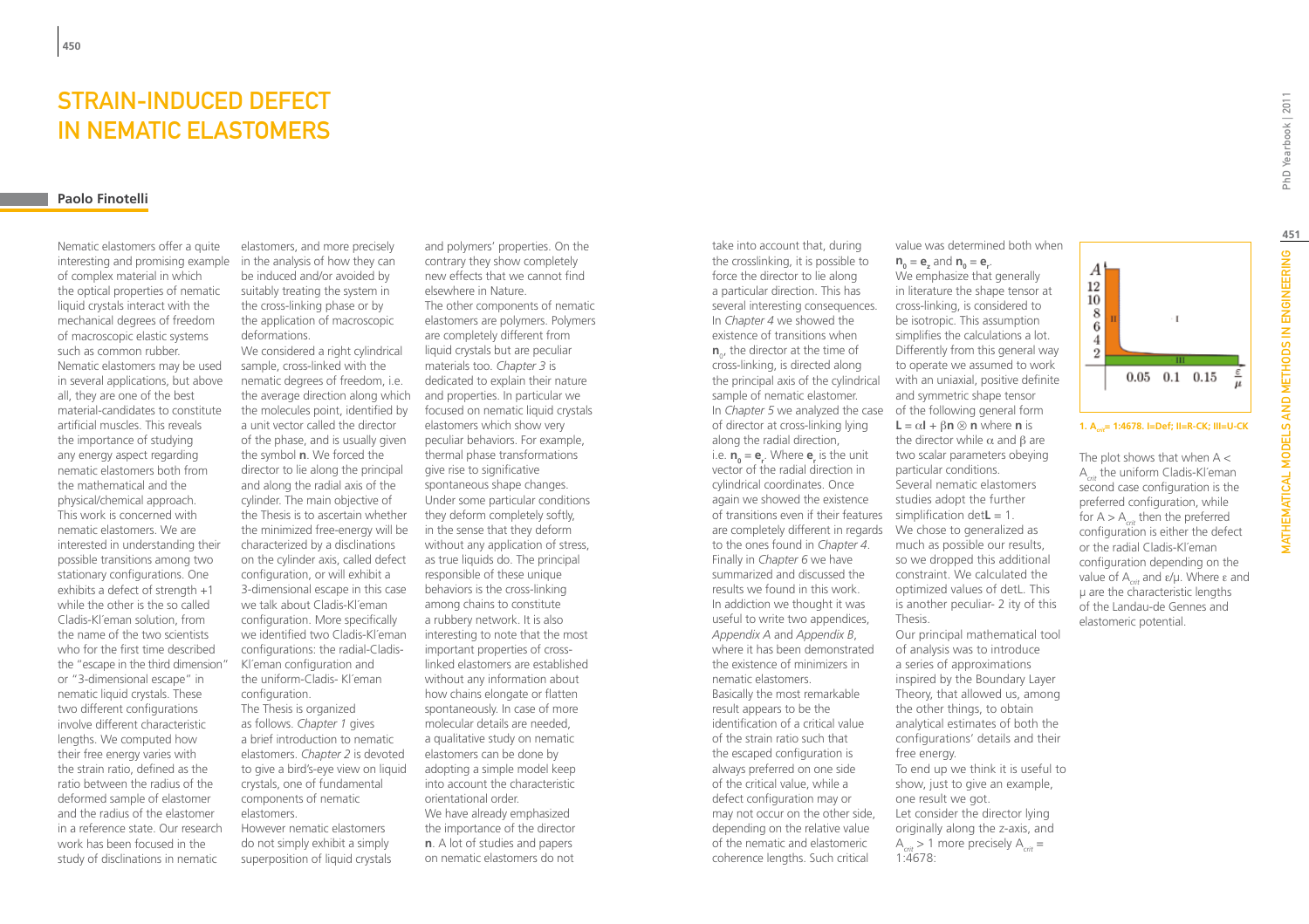### SUPFRFI UID FI OWS in wall-bounded geometries

#### **Luca Galantucci**

**452**

This dissertation illustrates the theoretical and numerical study performed on two--dimensional Helium II thermal channel counterflows. The principal motivation of the investigation described in this dissertation is the recent development of innovative flow visualization techniques in superfluid helium based on micron-size tracers and laser-induced fluorescence of metastable helium molecules whose measurements potentially represent the experimental counterpart of the numerical results obtained in this work. After an initial introductory part describing the peculiar properties of the quantum liquid phase Helium II and the characteristics of the different flow regimes observable in a counterflow channel, we illustrate the analytical deduction of the laminar steady solutions of the Hall-Vinen- Bekharevich-Khalatnikov (HVBK) equations applying to our cartesian geometry the approach employed in the past to investigate Helium II counterflows in cylindrical capillaries. Subsequently, we outline the characteristics of the two- -dimensional Lagrangian algorithm elaborated ex--novo during this research project, focusing in particular the attention on the numerical renucleation models elaborated in order to account for the

superfluid vorticity production/ destruction mechanisms which are intrinsically three-dimensional processes. The numerical renucleation models developed are indicated with (a), (b) and (c) and correspond respectively to random vortex re-insertion in the channel, vortex re-insertion on the channel axis and vortex re-insertion near the channel walls. The employment of these models also prevents from the generation of infinitesimal length- scales which would trigger numerical instabilities.

The impact of these re-nucleation models on the steady-state vortex configurations, the mesoscopic vortex-density profiles across the channel and the coarse--grained superfluid velocity profiles is then investigated via the results obtained with the numerical simulations performed. The steady state vortex configurations show that the vortices spatially organize themselves in patterns determined by the polarized motion of the vortices and the re-grained superfluid velocity profile nucleation models adopted. The self- consistent density profiles for case (a) observed for different values of the vortex number employed in the simulations suggests that the random renucleation model is the most appropriate model to describe the nucleation phenomena in two-dimensional idealized counterflow systems. This thesis



**1. Steady state vortex configuration for case (a). Positive and negative vortices are respectively denoted by empty red and filled black circles.** 

is supported by the coarsecomputed for case (a): it perfectly matches the functional form of the normal fluid velocity profile, as observed in past numerical studies.

The consistency between the numerical profiles computed and the analytical solutions previously determined is also carefully analyzed. The resulting



**2. Coarse-grained superfluid velocity vs for case (b). The subscripts 1 and 2 indicate respectively a number of vortices equal to N1 =1876**  and N<sub>2</sub>=4800. Gb<sub>2</sub> is the analytical **solution for N**<sub>2</sub> = 4800,  $v_n$  is **the normal fluid velocity profile.** 

agreement is very good exception (PDFs) of the superfluid velocity made near the singularities of the analytical solutions where the the power-law scaling of the analytical framework elaborated predicts an unphysical infinite superfluid vorticity corresponding regions where the flow is not to an infinite number of vortices. Finally, the last issue addressed in this dissertation concerns the comparison between Helium II counterflows and other quantum fluid systems in terms of the statistical distribution

**3.Coarse-grained superfluid velocity vs for cases (a) and (c). The subscripts I and II indicate two different wallnucleation distances for case (c) . G is the analytical solution for case (c)**  and  $N_1$ =1876,  $v_n$  is the normal fluid **velocity profile.**

y

 $\bf{0}$ 

 $0.5$ 

components. We examined PDF tails concluding that the characteristic scaling in channel influenced by the large-scale anisotropies of the flow is -4. In all the regions, however, the PDFs clearly show a non-Gaussian behaviour confirming that this characteristic is effectively peculiar to quantum turbulent

flows being as well observable in Onsager gases and in Bose Einstein Condensates (BECs). This intermittent character of the superfluid velocity fields investigated in this idealized twodimensional system also confirms the conjecture according to which the power-law-tails do not necessarily arise from the highmagnitude superfluid velocity fields generated by vortex reconnections.